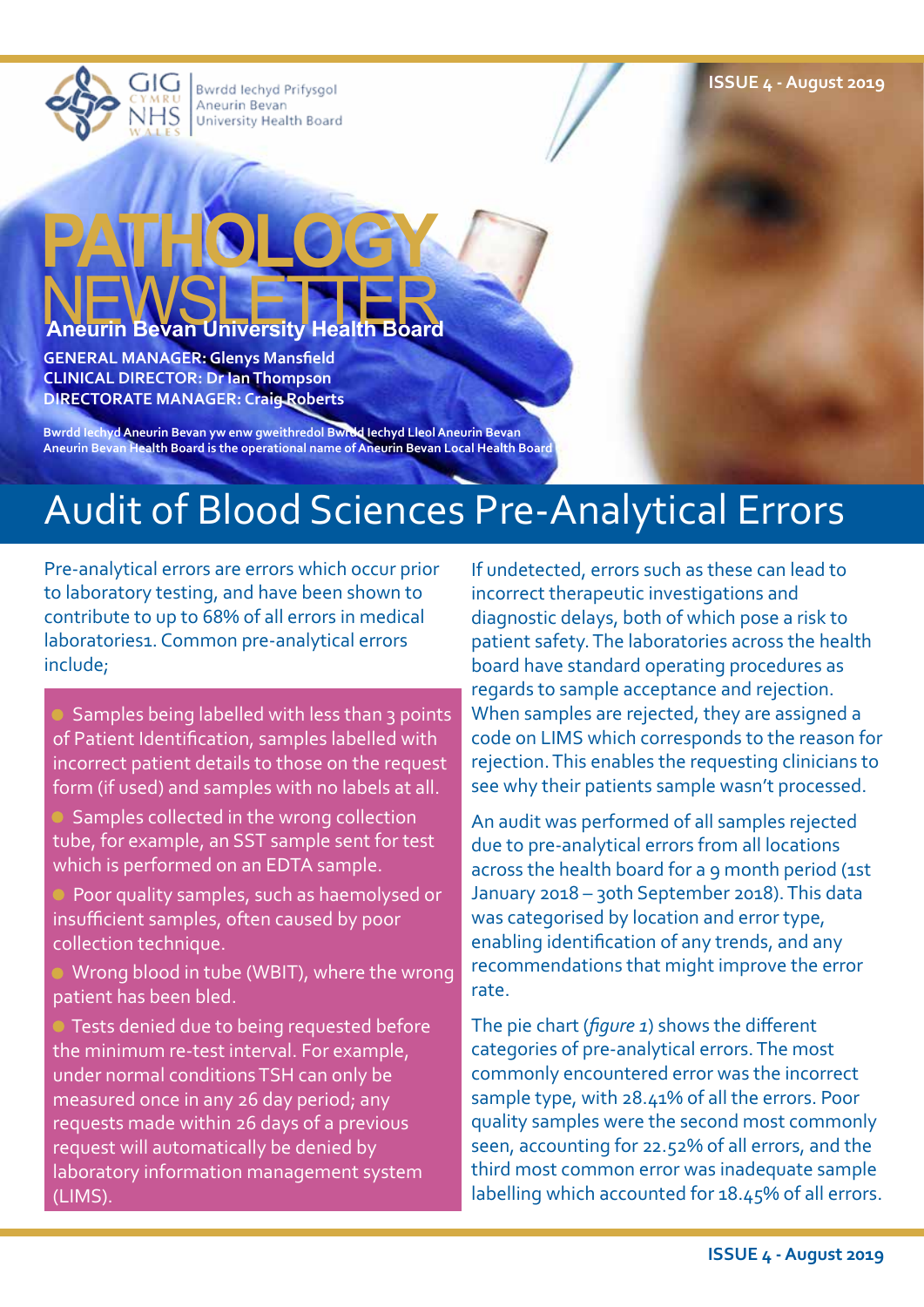#### *Audit of Blood Sciences Pre-Analytical Errors continued...*



#### *References*

1. West. 2017. Preanalytical errors in medical laboratories: a review of the available methodologies of data collection and analysis. *Annals of Clinical Biochemistry*. 2017; 54; 14-19

To reduce the number of samples rejected due to incorrect sample type, service users are recommended to consult the pathology handbook which can be accessed on the Intranet via the ABUHB Applications page or using the link; *https://wphtrak.wales.nhs.uk/dept.cfm?t=8*

Alternatively the laboratory may be contacted prior to taking samples to ensure samples are collected into the correct tube. The Blood Sciences section of the pathology handbook also has information available regarding the sample labelling criteria, which should be met to ensure samples are processed. To prevent samples being rejected due to being too old for analysis, samples should be sent to the laboratory for processing on the same day they were collected.



NT-Pro BNP test. We only require a SST sample not an EDTA. Special request forms are no longer needed. These used to be send away tests but they are now analysed in house.

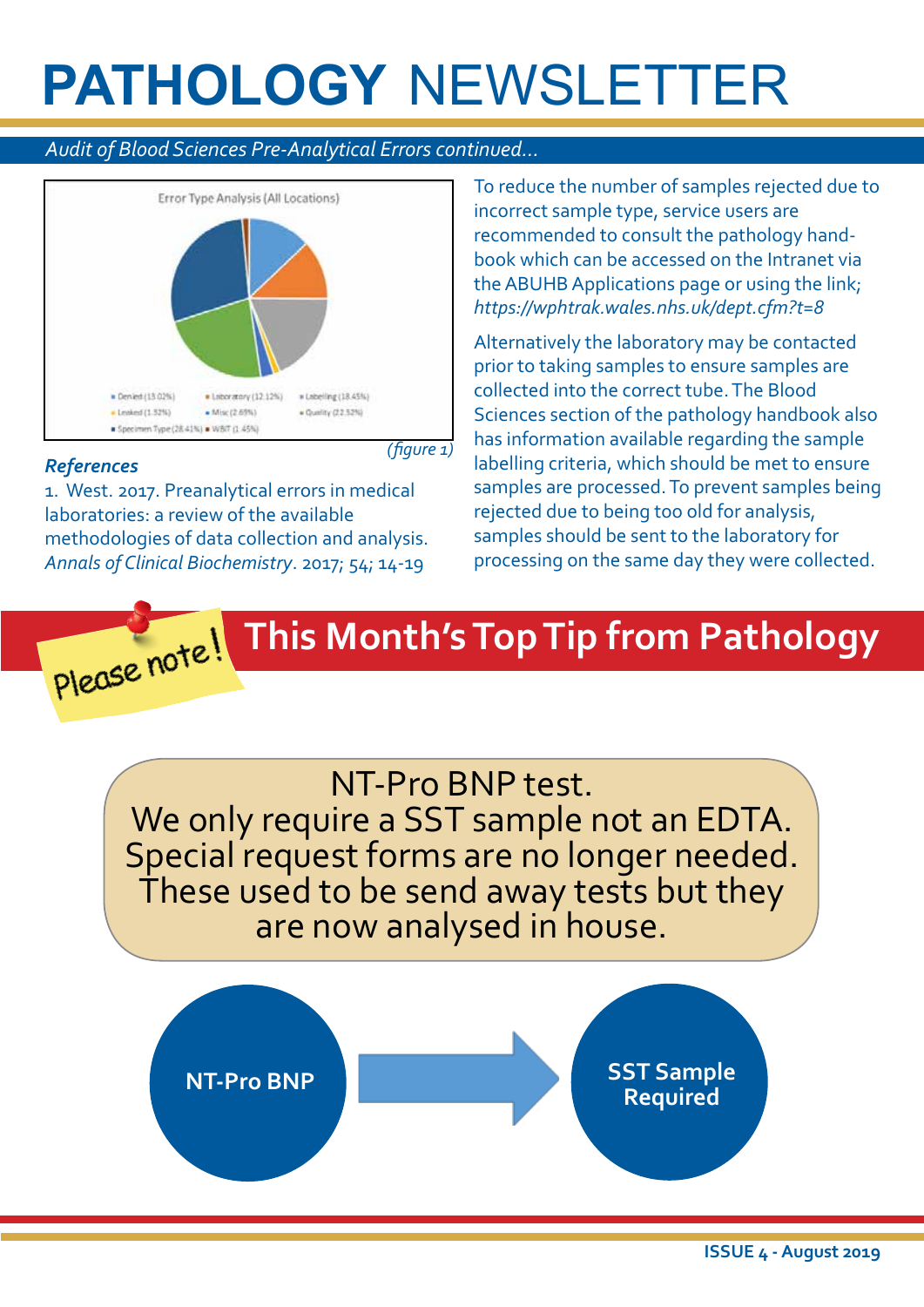### Suspected Carbon Monoxide (CO) Exposure

### **Think you're safe from the Silent Killer? Think CO poisoning can't happen to you?** *Think again!!*

Carbon Monoxide (CO) gas is invisible, with no taste, colour, or smell and it can kill you. CO poisoning can also cause long term health problems including, heart problems, brain damage and breathing problems. Home heating appliances, such as boilers and wood burners can pose serious risk of carbon monoxide poisoning if faulty, incorrectly fitted or poorly maintained. Carbon monoxide (CO) combines with haemoglobin to produce carboxyhaemoglobin (COHb), reducing the oxygen carrying capacity of the blood. CO is known as the 'silent killer' because it is colourless and odourless. Pregnant women, young children, the elderly and housebound are most at risk.

How to reduce risk? Gas appliances serviced annually. Service any fossil fuel burning appliances such as oil or coal burning stoves. Fix carbon monoxide detectors in the home and maintain and replace when needed.

So what can GPs do? Firstly, be aware of the six signs of CO



Remember that the symptoms of CO poisoning can appear to be similar to that of flu, migraine, food poisoning, tension headaches and depression. Headache is the most common feature, with 90% of patients reporting headache, followed by nausea and vomiting (50% of patients) and vertigo (50% of patients). If your patient presents with a headache, particularly one that has developed after midnight or early in the morning and has syncope, consider CO poisoning. Another indicator can be if your patient reports that their symptoms have improved after they have left their home. This is because, once removed from the source of exposure, CO levels in the blood decline rapidly (the half-life is four to six hours), and this, plus the non-specific symptoms, mean that cases of CO are often missed.

Acute (severe) CO poisoning can be confirmed by measuring COHb levels in blood. However, because COHb has a short half-life of just 4-6 hours it can be an unreliable indicator of exposure. The link between COHb concentration and clinical outcome is also weak. Non-smokers will typically have a baseline COHb concentration of 1-2% while in smokers this baseline will be raised (5-10%). It is also possible to measure CO in breath and you may have access to breath CO detectors which are used in smoking cessation programmes. However, while high breath CO concentrations may suggest exposure, CO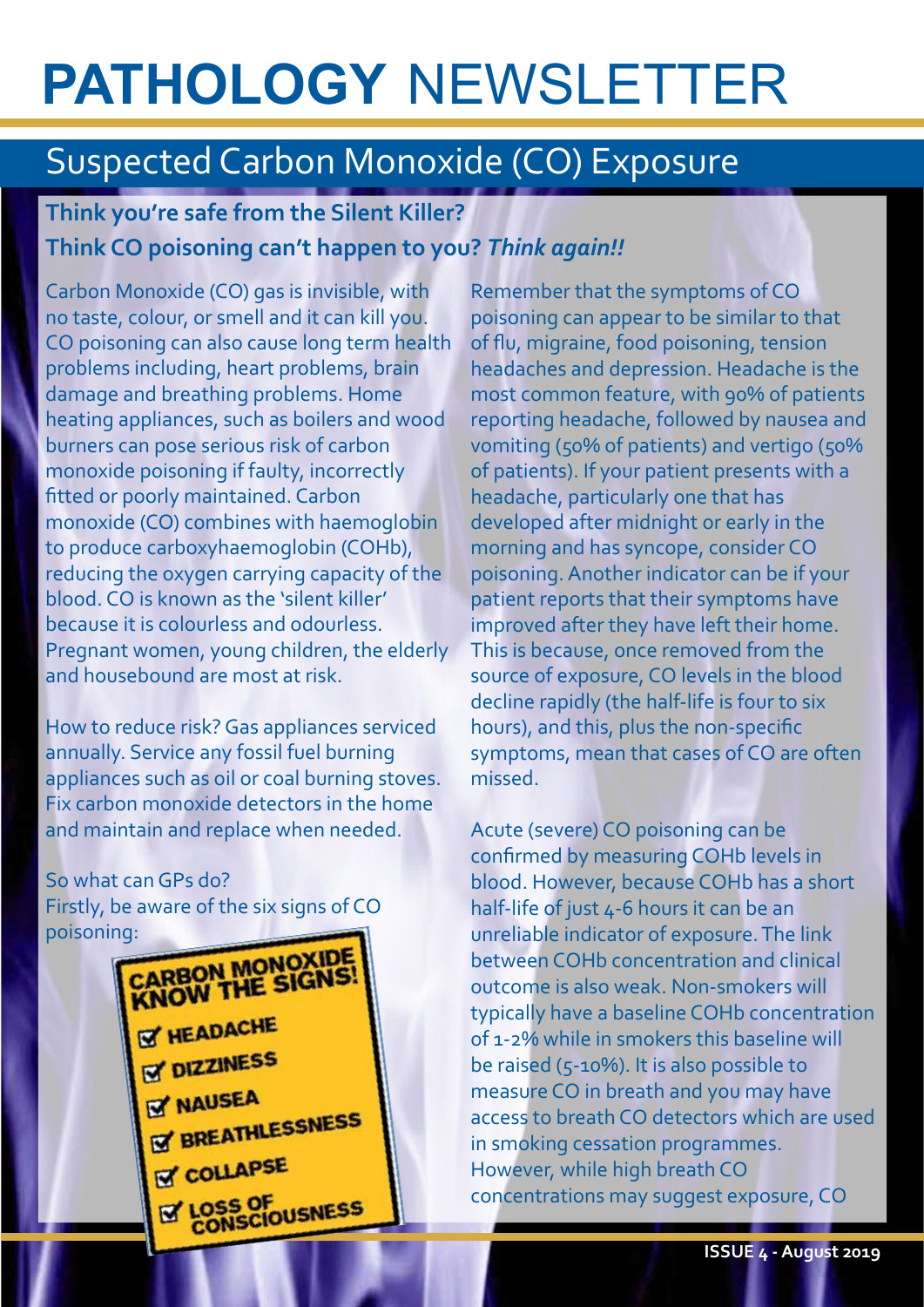#### Suspected Carbon Monoxide (CO) Exposure *continued...*

can also be elevated by smoking and, as with blood tests, the tests become increasingly unreliable if several hours have elapsed since exposure. Therefore, low concentrations of COHb in blood and CO in breath cannot be used to exclude poisoning **if several hours have elapsed since exposure.**

The best action that you can take if you suspect that your patient has CO poisoning is to ensure that they are removed from the source of exposure. Do not let them go home without the likely source of CO being identified and managed. If you are treating a case, or suspected case, you should call Public Health Wales' Environmental Health Protection Team on 0300 003 0032. If you are concerned that your patient has received a high exposure to CO, refer immediately to hospital for high flow oxygen treatment.

#### **Public Health Wales has some helpful information on CO:**

*http://www.wales.nhs.uk/sitesplus/888/ page/50368*

It has also developed an algorithm to help you determine whether your patient may have been exposed and the action to take. Further advice on how the manage CO exposure can also be obtained from TOXBASE (*www.toxbase.org*) or the National Poisons Information Service (NPIS) (Telephone: 0344 892 0111— professional use only).

This advice has also been summarised in the recent Welsh Health Circular (041) *https://gov.wales/docs/dhss/publications/ whc2018-041en.pdf*

#### *Authors:*

*Sarah Jones, Andrew Kibble, Paul Callow, Environmental Public Health Service, Public Health Wales.* 

For any queries please contact **publichealth.environment@wales.nhs.uk**

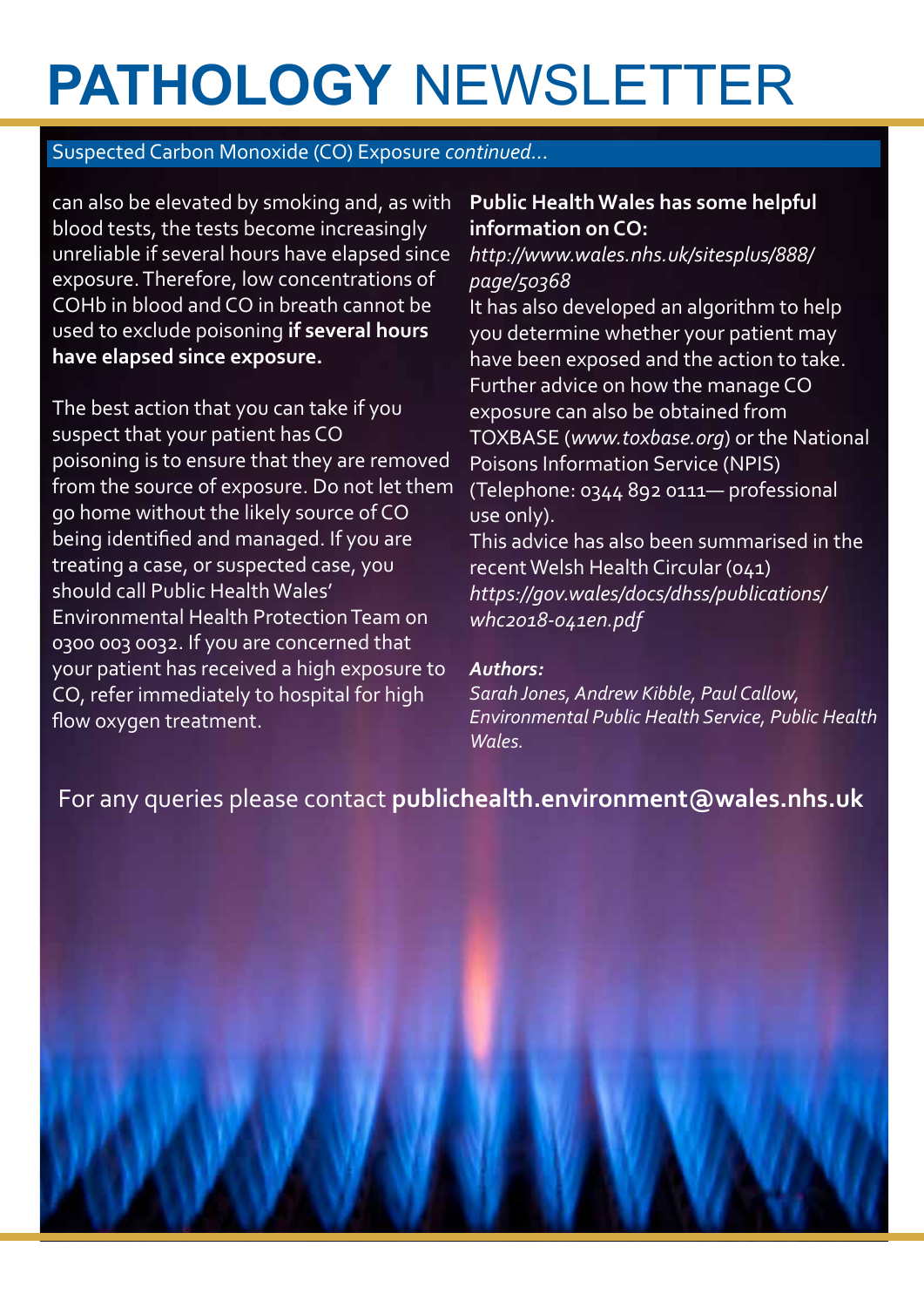| Laboratory Medicine Directorate - Newsletter for Primary Care                                                                                                                                                                                                                                                                                                                                                                                                                                                                                                                                         |                                                 |                                   |                                                                                                                                                                                                                                                                                                                                                                                                                                                                                                                                                                                                                               |  |
|-------------------------------------------------------------------------------------------------------------------------------------------------------------------------------------------------------------------------------------------------------------------------------------------------------------------------------------------------------------------------------------------------------------------------------------------------------------------------------------------------------------------------------------------------------------------------------------------------------|-------------------------------------------------|-----------------------------------|-------------------------------------------------------------------------------------------------------------------------------------------------------------------------------------------------------------------------------------------------------------------------------------------------------------------------------------------------------------------------------------------------------------------------------------------------------------------------------------------------------------------------------------------------------------------------------------------------------------------------------|--|
| <b>Suspected Carbon Monoxide (CO) Exposure:</b><br>A Guide for use in hospital Emergency Departments and Primary                                                                                                                                                                                                                                                                                                                                                                                                                                                                                      |                                                 |                                   | lechyd Cyhoeddus.<br>Cymru<br><b>Public Health</b><br>Wales                                                                                                                                                                                                                                                                                                                                                                                                                                                                                                                                                                   |  |
| <b>Presenting Complaint</b><br>Headache, nausea/vomiting, drowsiness,<br>dizziness, dyspnoea, chest pain, falls, neu-<br>rological symptoms, 'tired all the time'<br>Could this be a case of CO poisoning?                                                                                                                                                                                                                                                                                                                                                                                            |                                                 |                                   | Carbon monoxide poisoning can simulate<br>conditions such as flu, migraine, food poison-<br>ing, tension headaches and depression.<br>Headache is the most common symptom:<br><b>THINK CO!</b>                                                                                                                                                                                                                                                                                                                                                                                                                                |  |
| Considerations<br>If you are suspicious then ask the patient:<br>C Cohabitees/companions<br>Is anyone else in the property affected (including pets)?<br>O Outdoors<br>Do symptoms improve when out of the building? ('better outdoors')<br>M Maintenance<br>Over a year since heating appliances/boilers serviced?<br>A Alarm<br>Has your CO alarm been activated?                                                                                                                                                                                                                                   |                                                 |                                   | <b>Sources of Carbon Monoxide</b><br>CO may be in the home, car, workplace or in<br>tents or caravans. Malfunctioning gas, oil,<br>coal, coke- and wood-fuelled heating and<br>cooking appliances are the most common<br>sources in the home.<br>Poisoning can occur in all income groups and<br>types of housing. CO can leak into houses<br>from neighbouring premises. Pregnant wom-<br>en, young children, the elderly and house-<br>bound are most at risk.                                                                                                                                                              |  |
| Yes to any<br><b>Acute or Chronic Exposure</b><br>Follow TOXBASE ADVICE for symptoms, signs and<br>management of acute and chronic cases of CO<br>poisoning. www.toxbase.org<br>For ACUTE EXPOSURES, TOXBASE recommends<br>HIGH FLOW OXYGEN and, if in primary care, ur-<br>gent referral to hospital.<br>The half-life of carboxyhaemoglobin is reduced by<br>the administration of high concentration supple-<br>mental oxygen.<br><b>Contact</b> the National Poisons Information Service<br>(NPIS) 0344 892 0111<br>DO NOT allow your patient to go home until the<br>likely CO source is managed | No to all<br>Less suggestive<br>of CO poisoning | Still<br>clinically<br>suspicious | <b>Testing for Exposure</b><br>Breath tests and blood samples may<br>prove inconclusive hours after exposure<br>has ended: CO levels in the blood decline<br>with a half-life of about 6 hours.<br>A normal concentration of carboxyhae-<br>moglobin (COHb) does not disprove CO<br>poisoning unless the sample has been<br>taken during or soon after exposure end-<br>ed.<br>For interpretation of results and de-<br>tailed advice on CO poisoning see TOX-<br>BASE and call the NPIS.<br>If you strongly suspect CO poison-<br>ing, do not wait for results, contact<br>your local Public Health Wales HPT<br>immediately |  |
| If you suspect CO exposure you must notify the Environmental Public Health<br><b>Wales Health Protection Team (HPT) on</b><br>0300 00 30032 (office hours) or via ambulance control (24 hours)<br>Remember to complete an online notification after discussing the case with<br>the Health Protection Team. Available at:<br>www.publichealthwales.org/environmental-incident-form                                                                                                                                                                                                                    |                                                 |                                   | Actions the HPT will take to prevent further<br>exposure<br>Notify others (including the gas emergency<br>helpline on 0800 111 999)<br>Investigate and assess the risk of exposure to<br>others<br>Recommend action to mitigate risk<br>Provide advice on prevention<br>Update the patient and clinician                                                                                                                                                                                                                                                                                                                      |  |

Clinical follow-up is important as further consequences of chronic exposure to CO may be delayed, or mild symptoms may persist, multiply or intensify.

Recommend the purchase of an approved audible CO alarm (EN50291 compliant) for installation in the home.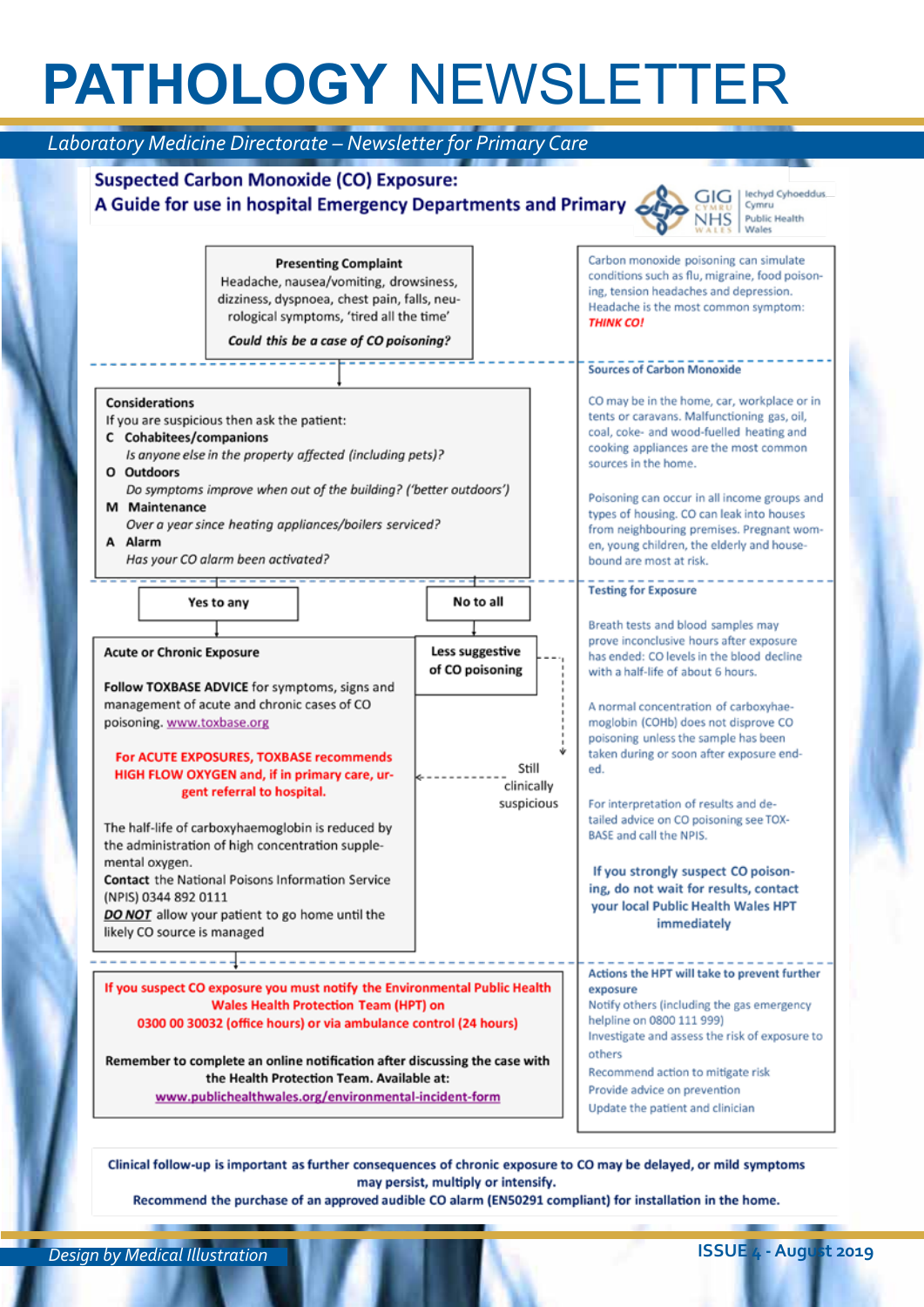### **KEY THINGS TO KNOW ABOUT FIT WALES**

The Faecal Immunochemical Test (FIT) is a type of faecal occult blood test used to detect traces of human blood in stool samples. FIT can be used:

As the primary test in the NHS Bowel Screening Wales (BSW) programme, aimed at individuals without symptoms (screening)

As a test to guide the management of individuals who present with symptoms (symptomatic)

There are significant differences between each use of FIT which are important for health professionals to be aware of. This includes the threshold for all positive results; e.g., a patient might test negative following screening, yet receive a positive result, requiring further action, when tested symptomatically.

For ABUHB GPs supplies can be obtained by emailing: FitKit.ABB@wales.nhs.uk NB. Supplies are issued in batches of a maximum 5 kits at any one time.

|     | Screening                                                                                                                       | Symptomatic                                                                                                         |  |
|-----|---------------------------------------------------------------------------------------------------------------------------------|---------------------------------------------------------------------------------------------------------------------|--|
| 1.  | FIT is currently offered to people aged 6o - 74 years*                                                                          | FIT is offered to people who present with colorectal<br>symptoms                                                    |  |
| 2.  | The kit is sent to eligible people in the post                                                                                  | The kit is given out by the GP, or sent to the patient by<br>the lab on GP request**                                |  |
| 3.  | A replacement kit can be ordered from BSW on 0800<br>294 3370                                                                   | Refer to local guidance on how to order a replacement<br>kit (see above)                                            |  |
| 4.  | The completed kit is returned by post to the<br>screening centre                                                                | The patient returns the completed test to their GP<br>practice or directly to the nominated lab**                   |  |
| 5.  | The threshold for determining a positive result is set<br>at 150 gHb/g faeces                                                   | The threshold for determining a positive result is lower<br>than BSW (<10 gHb/g faeces)                             |  |
| 6.  | GPs are informed of all results and receive these<br>electronically                                                             | GPs are informed of all results and receive these<br>electronically                                                 |  |
| 7a. | Those with a positive result are normally invited for a<br>colonoscopy pre-assessment                                           | GPs should follow the locally developed pathway for<br>referring patients with a positive result                    |  |
| 7b. | Those with a negative result continue to be eligible<br>for screening every two years                                           | Those with a negative result may still warrant routine<br>referral or further investigation                         |  |
| 7C. | If the screening test is negative yet colorectal<br>symptoms develop, GPs should consider the FIT<br>symptomatic or 2ww pathway | A negative result does not exclude cancer - GPs should<br>safety-net for ongoing, changing or worsening<br>symptoms |  |

 \*BSW currently invites all people between the ages of 60-74 every two years. \*\* Check local Pathways July 2019

**cruk.org/FIT Together we will beat cancer**